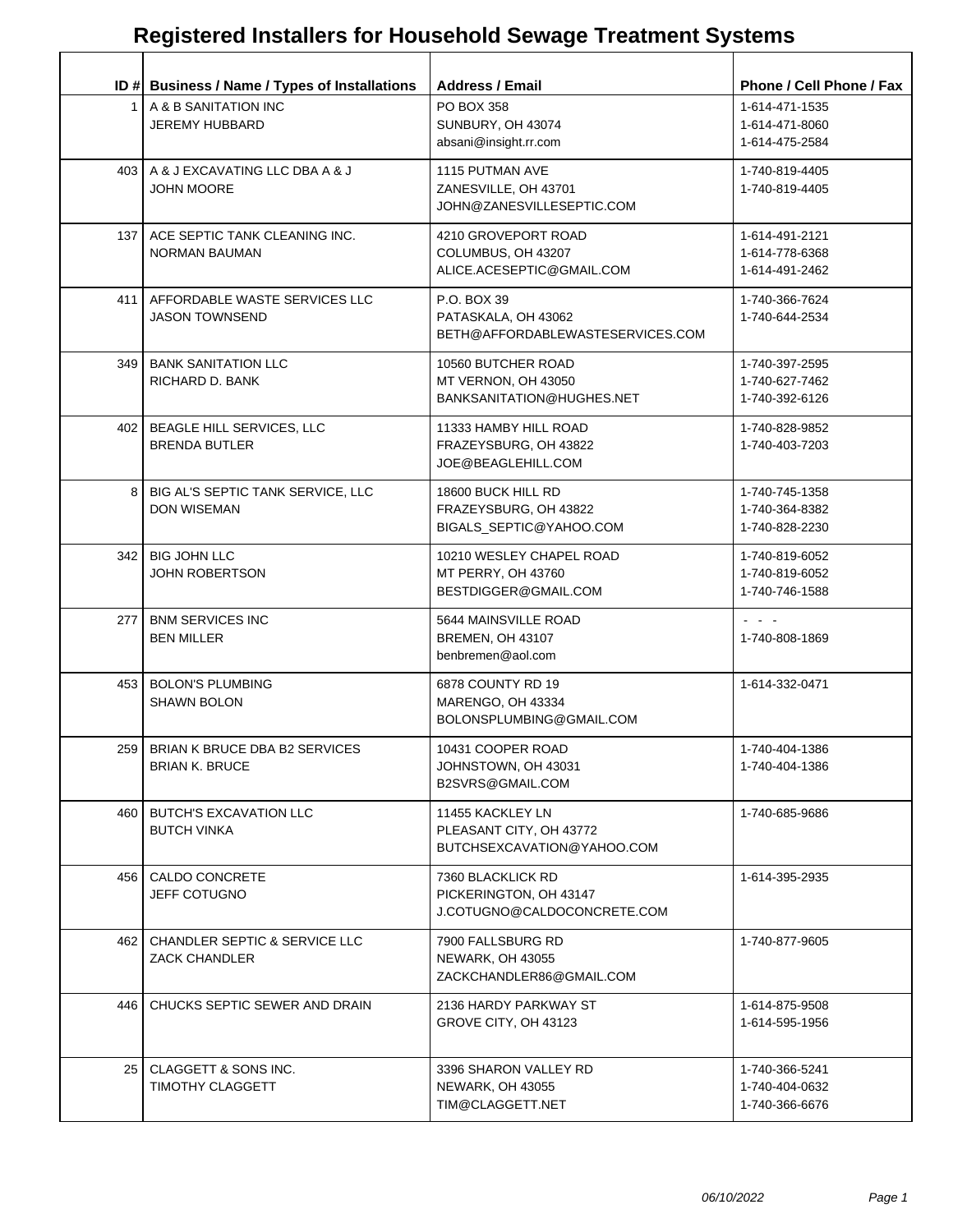|       | ID # Business / Name / Types of Installations                    | <b>Address / Email</b>                                                           | Phone / Cell Phone / Fax                           |
|-------|------------------------------------------------------------------|----------------------------------------------------------------------------------|----------------------------------------------------|
| 421   | DYNAHOE CONSTRUCTION<br><b>NICK METS</b>                         | 584 EAST MAIN STREET<br>CIRCLEVILLE, OH 43113<br>NICK.DYNAHOE@GMAIL.COM          | 1-740-474-4620<br>1-740-225-1842<br>1-740-474-5282 |
|       | 438   ECCARD EXCAVATING, LLC<br>CODY ECCARD                      | 5124 OLD MILLERSPORT RD<br>PLEASANTVILLE, OH 43148<br>ECCARDEXCAVATING@GMAIL.COM | 1-740-407-9150                                     |
|       | 386   ERIC J BAUMAN DBA ERICSON<br><b>ERIC BAUMAN</b>            | P.O. BOX 266<br>GALLOWAY, OH 43119<br>ERICSONENV@GMAIL.COM                       | 1-614-874-7585<br>1-614-929-0161<br>1-408-351-4734 |
|       | 418   FISHER EXCAVATING, INC.<br><b>BOB FISHER</b>               | 2915 BOUNDARY RD<br>PROSPECT, OH 43342<br>FISHERXPROSPECT@GMAIL.COM              | 1-740-225-2236<br>1-740-225-2236                   |
|       | 388   FLOWERS EXCAVATING LLC<br><b>JESSIE FLOWERS</b>            | PO BOX 191<br>GLENFORD, OH 43739<br>FLOWERSEXCAVATINGLLC@GMAIL.COM               | 1-740-405-1196<br>$\sim$ $-$                       |
|       | 384   GUY YINGER DBA YINGER CONST. CO., INC<br><b>GUY YINGER</b> | PO BOX 359<br>SUNBURY, OH 43074<br>JYINGER4@AOL.COM                              | 1-740-965-2122<br>1-740-206-0095                   |
|       | 26 J CLAYTON EXCAVATION, INC.<br><b>JOCK CLAYTON</b>             | 8321 BLACKS ROAD<br>PATASKALA, OH 43062<br>TIFFENYCLA@AOL.COM                    | 1-740-927-2110<br>1-614-402-2309<br>1-740-927-1245 |
|       | 2 JACK'S SEPTIC TANK CLEANING & CONST<br><b>MANUEL DIAZ</b>      | 274 S 6TH STREET<br>NEWARK, OH 43055<br>jacksseptic@yahoo.com                    | 1-740-366-3255<br>1-740-404-0364<br>1-740-366-3728 |
| 341   | JUDGES SANITATION LLC<br><b>HERMAN E BERK JR</b>                 | 10745 FANCHER ROAD<br>WESTERVILLE, OH 43081<br>JUDGESSANITATION@AOL.COM          | 1-614-855-3361<br>1-614-397-1402<br>1-614-741-4071 |
| 303 I | KEITH GAUSE DBA GAUSE EXCAVATING<br><b>KEITH GAUSE</b>           | 5305 HUNT RD<br>NASHPORT, OH 43830<br>EGAUSE@TVSCHOOLS.ORG                       | 1-740-450-0671<br>1-740-819-3252<br>1-740-450-0671 |
|       | 452   KENNEDY EXCAVATION, LLC<br><b>AUSTIN KENNEDY</b>           | <b>137 IVY ST</b><br><b>NEWARK, OH 43055</b><br>AUSTINKENNEDY1990@GMAIL.COM      | 1-740-258-3629                                     |
| 440   | KENNETH KEEN DBA K & B WATER WELL<br><b>KENNETH D KEEN</b>       | 5990 COUNTY ROAD 50<br>MT GILEAD, OH 43338<br>KBWATERWELL@GMAIL.COM              | 1-419-362-7355<br>1-419-210-0005<br>1-419-362-1448 |
| 387   | KN EXCAVATION, LLC<br><b>NATHAN OTTO</b>                         | PO BOX 183<br>MARTINSBURG, OH 43037<br>KNEXCAVATION@GMAIL.COM                    | 1-740-668-3870<br>1-740-616-5271                   |
| 451   | KNK CONSTRUCTION LLC<br>NATHAN BROWN                             | 6840 ST RT 204<br>THORNVILLE, OH 43076<br>KNKCONSTRUCTION1@OUTLOOK.COM           | 1-740-404-5589<br>1-740-404-5589                   |
|       | 458   LITTLE CREEK ACRES LLC<br><b>CHRISTOPHER BIGGERS</b>       | 10963 TWP RD 81<br>PLEASANTVILLE, OH 43148<br>LITTLECREEKACRES148@GMAIL.COM      | 1-740-242-3020<br>1-740-814-2715                   |
|       | 139   LONG'S EXCAVATING, INC.<br><b>TOM LONG</b>                 | 3520 WEAVER RD<br>MT VERNON, OH 43050<br>longstrenching@gmail.com                | 1-740-397-2931<br>1-740-627-0788<br>1-740-397-2931 |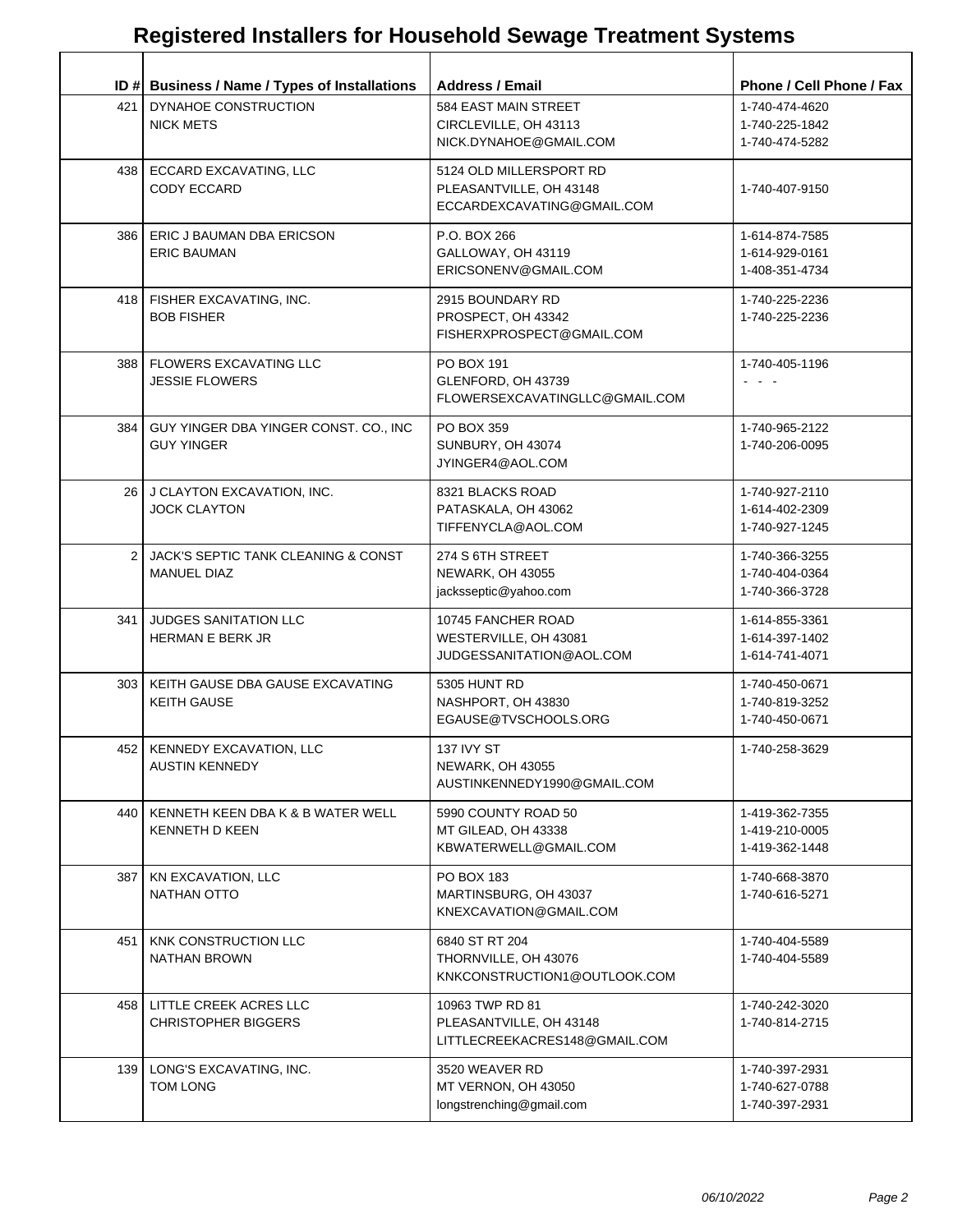|                  | ID # Business / Name / Types of Installations                       | <b>Address / Email</b>                                                                 | Phone / Cell Phone / Fax                                                                      |
|------------------|---------------------------------------------------------------------|----------------------------------------------------------------------------------------|-----------------------------------------------------------------------------------------------|
|                  | 444   MAC SERVICES LLC<br><b>JOSH WISEMAN</b>                       | 5610 CINCINNATI ZANESVILLE ROAD<br>LANCASTER, OH 43130<br>JWISEMACSERV@GMAIL.COM       | 1-740-652-0033                                                                                |
|                  | 393   MK HARDESTY, LLC<br><b>MAX HARDESTY</b>                       | 9457 HUNT ROAD<br>ST. LOUISVILLE, OH 43071<br>MKHARDESTY@YAHOO.COM                     | 1-614-496-1312<br>1-614-496-1312                                                              |
| 459              | MORROW METAL BUILDING SYSTEMS<br><b>BRYAN MORROW</b>                | 5000 FORCE RD<br>SHREVE, OH 44676                                                      | 1-330-347-1106                                                                                |
|                  | 78   NOBLE & SONS CONSTRUCTION INC<br><b>DEAN NOBLE</b>             | 6121 MINK STREET<br>MT VERNON, OH 43050<br>nobleandsons@yahoo.com                      | 1-740-404-2278<br>1-740-404-2278<br>$\omega_{\rm{c}}$ , $\omega_{\rm{c}}$ , $\omega_{\rm{c}}$ |
|                  | 413 NUWAY INCORPORATED<br><b>KODY MCINTURFF</b>                     | 996 THORNWOOD DR<br><b>HEATH, OH 43056</b><br>KODY@NUWAYINCORPORATED.COM               | 1-740-587-2452<br>1-740-404-3676<br>1-740-587-3482                                            |
|                  | 73   NUWAY SERVICES INC.<br><b>DEAN GRUBAUGH</b>                    | 3441 SPORTSMAN CLUB ROAD P.O. BOX 627<br>JOHNSTOWN, OH 43031<br>DEAN@NUWAYSERVICES.COM | 1-740-587-2451<br>1-740-404-5009<br>1-740-587-2461                                            |
|                  | 435 PROFORMANCE FIELDS AND LANDSCAPE<br>ED NOLAN                    | 233 HAMILTON AVE<br>WESTERVILLE, OH 43081<br>PROFORMANCELANDSCAPE@GMAIL.COM;           | 1-614-914-0647<br>1-614-736-0098                                                              |
|                  | 314   RICE EXCAVATING LLC<br><b>TODD RICE</b>                       | 16411 CRAMER ROAD<br>MT PERRY, OH 43760<br>riceexcavating@hotmail.com                  | 1-740-787-2763<br>1-740-404-6640<br>1-740-787-1264                                            |
| 309 <sup>1</sup> | RICHARD G ARQUES DBA PRO-HOE<br><b>RICHARD ARQUES</b>               | 2945 JOHNSTOWN-UTICA ROAD<br>JOHNSTOWN, OH 43031<br>PROHOE.ENTERPRISES@YAHOO.COM       | 1-614-306-8244<br>1-614-402-9896<br>1-740-966-3252                                            |
| 22               | ROBERT E OLIVE DBA OLIVE EXCAVATING<br>ROBERT OLIVE                 | 1647 FALLSBURG ROAD<br><b>NEWARK, OH 43055</b><br>7320@WINDSTREAM.NET                  | 1-740-328-7320<br>1-740-328-7320<br>1-740-345-9071                                            |
|                  | 412   RW TEISINGER EXCAVATING, LTD<br>RICHARD TEISINGER             | 10255 WEST PIKE<br>HOPEWELL, OH 43746<br>RWTEIS@COLUMBUS.RR.COM                        | 1-740-787-1260<br>1-740-819-1724                                                              |
|                  | 215   SAM'S EXCAVATING UNLIMITED, INC<br>WILLIAM R. CLINE, SAM HALL | 4324 ST. PAUL ROAD<br>ASHVILLE, OH 43103<br>samsexcavating@yahoo.com                   | 1-740-983-6589<br>1-614-778-1247<br>1-740-983-0999                                            |
| 439 I            | <b>SHAWN SPARKS</b><br><b>SHAWN SPARKS</b>                          | 190 VALLEYVIEW DR<br>JOHNSTOWN, OH 43031<br>SHAWNSYLE@GMAIL.COM                        | 1-614-357-8657<br>1-614-357-8657                                                              |
| 454              | SHETLER SERVICES<br><b>GREG SHETLER</b>                             | 7920 HARRISON RD<br>FREDERICKSBURG, OH 44720<br>SHETLERSERVICES@GMAIL.COM              | 1-330-695-4374<br>1-330-988-4373                                                              |
| 374 I            | SMITH & ASSOCIATES EXCAVATING, LLC<br><b>TODD SMITH</b>             | 2765 DRAKE RD<br>COLUMBUS, OH 43219<br>LHART@SMITHEXC.COM                              | 1-740-362-3355<br>1-614-207-3094<br>1-740-362-3022                                            |
| 378 I            | SMOCK CONSTRUCTION LLC<br>DAVID SMOCK                               | 10533 LYNNS RD<br>ETNA, OH 43062<br>SMOCKCONSTRUCTIONLLC@GMAIL.COM                     | 1-740-919-0138<br>$\sim$ 10 $\sim$ 10 $\sim$<br>$\sim$ 100 $\pm$                              |